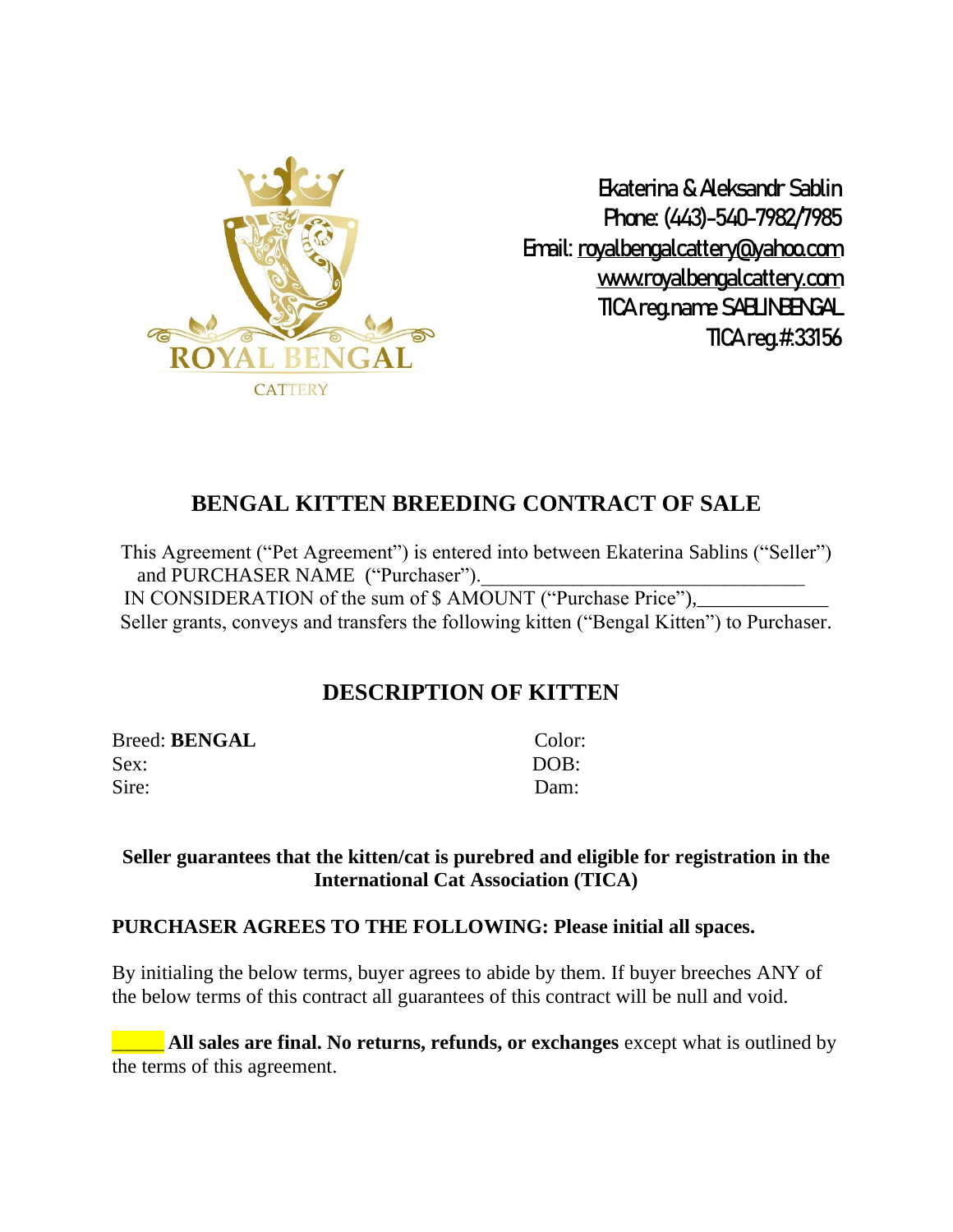Kitten shall not be sold, leased, given away, abandoned to a shelter, pound, pet shop, research laboratory, humane organization, or any similar facility. If Purchaser is unable to care for the Kitten, Purchaser shall notify the Seller immediately. Purchaser shall use all reasonable effort to rehome the Kitten and Purchaser shall provide details (in writing) of Kitten's new owner to the Seller. **If for any reason at any time you do not want this cat/kitten, you will return this cat/kitten back to me free of charge.**

**<u>Lacker Statistical</u>** Kitten shall be kept **strictly** indoors. Purchaser shall not allow Kitten to roam outside, unless Kitten is leashed and accompanied by a responsible adult.

\_\_\_\_\_\_ Buyer is responsible for completing and submitting the TICA registration papers for paying the TICA registration fee.

**EXECUTE:** Seller makes no guarantees as to the Kitten's temperament. We pride ourselves on socializing our kittens, but we cannot predict how the Kitten will act after it leaves the familiar environment of our cattery and its littermates. **It is Purchaser's responsibility to slowly transition Kitten to its new home**. Purchaser acknowledges that some kittens may take longer than others to adjust to their new surroundings. Purchaser must notify Seller immediately if kitten is not transitioning well into its new home (e.g. not using the litterbox, has diarrhea) so that Seller is made aware of any issues. If Purchaser has any health or behavior concerns about the Kitten, Purchaser must notify Seller of its concerns immediately. We cannot help you with these concerns if we are not aware of them. If more than 2 weeks have passed before Purchaser notifies Seller of these issues, Seller disclaims any liability of responsibility for these issues.

**EXECUTE:** Seller warrants that Kitten was fully litterbox trained when Kitten left Seller's premises. However, the new surroundings may confuse the Kitten and may result in improper elimination. Purchaser needs to ensure that Kitten knows where its new litterbox is located, and Seller recommends that Purchaser use the same type of litterbox and litter used at Seller's premises, to avoid confusing the Kitten.

**The Purchaser agrees that it will feed Kitten the same food that Kitten was eating at the** Seller's premises, and any changes to the Kitten's diet will be done gradually. Any sudden changes to the Kitten's diet may result in diarrhea.

\_\_\_\_\_ Purchaser shall take Kitten to Purchaser's veterinarian at least once every 12 months for annual physical examinations. Purchaser needs to ensure that a full physical examination (including, but not limited to, an eye exam, ear exam, auscultation) is undertaken. Purchaser shall make all reasonable efforts to keep in contact with the Seller, and keep Seller updated on Kitten's health.

**EXECUTE:** If this contract is breached in any way, Purchaser will owe the seller a fee of \$3,000.00US for breach of contract to the Seller, Ekaterina Sablin over and above the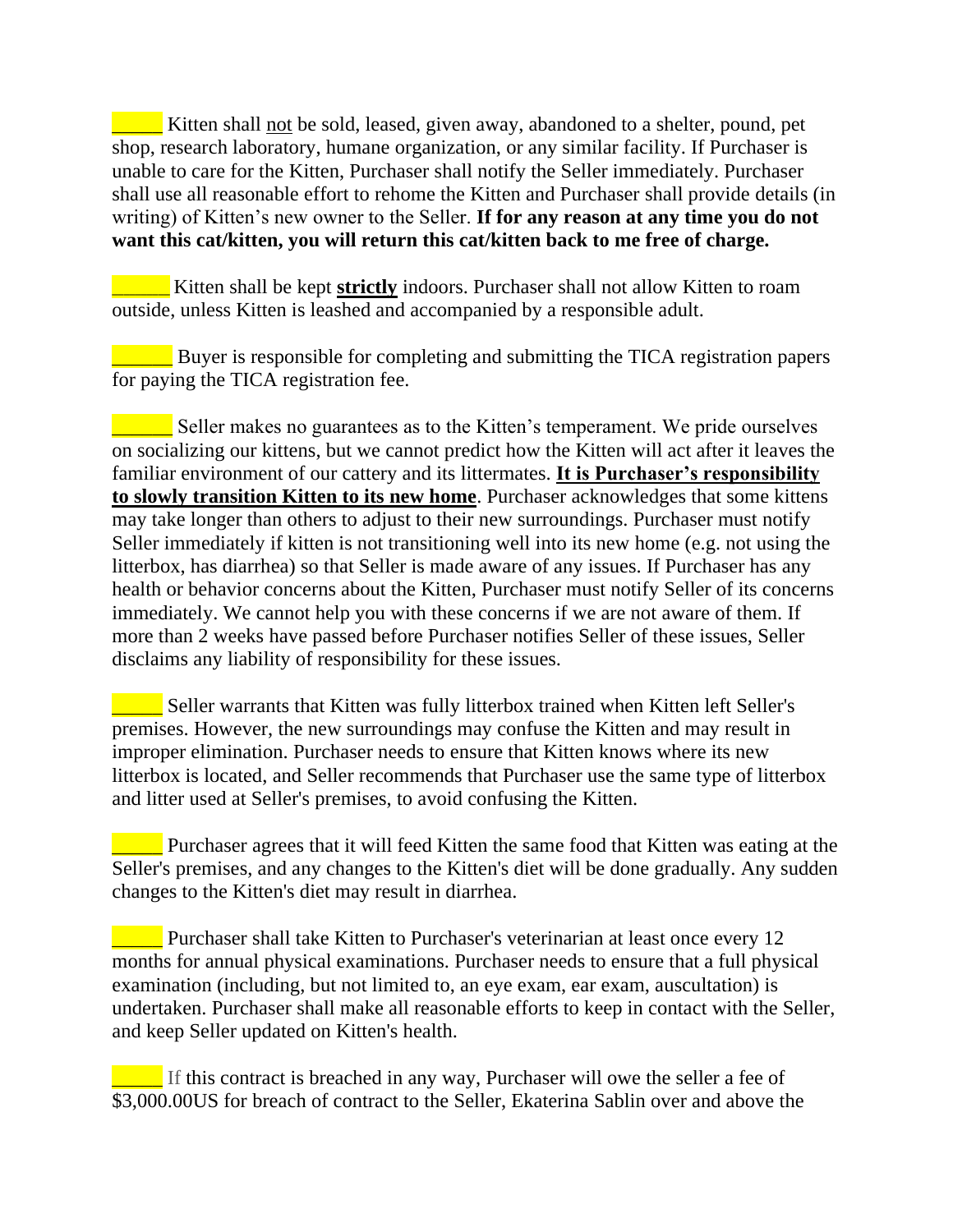original price each and every time the contract is breached. Once the contract is breached, Purchaser is to surrender the cat/kitten back to the Seller without refund and at the Purchaser's expense with signed Transfer of Ownership. Purchaser agrees that if any legal action needs to be taken that all legal fees will be Purchaser's responsibility for both parties and it will be held in seller's current state and county of residence. Disputes will be settled between Seller and Purchaser privately and will not be aired in a public forum including Yahoo Group lists and FaceBook or any other media.

Both parties agree that any disputes / issues related to the Kitten and to this contractual relationship are a private matter between the Seller and the Purchaser. Any issues and disputes must be resolved privately. Issues (including, but not limited to the Kitten's health issues, behavior issues, contractual issues) shall not be aired in a public and/or online forum including, but not limited to, any Yahoo Groups and Facebook under any circumstances, unless the prior written consent of the other party has been obtained. Any violation of this clause shall result in agreed upon damages of \$10,000.00 payable by the party publicizing the alleged dispute / issue.

This sale is final and there are no cash refunds.

## **HEALTH RECORD**

#### Vaccinated: **FVRCP at 8 weeks, 12 weeks, and then as recommended by your veterinarian Kitten negative for FELV/FIV** Vaccine Used **See health record** Dewormed: **See health record**

## **HEALTH GUARANTEE**

**Seller warrants that Kitten is sold in good health at the time Kitten leaves Seller's premises.** Seller further warrants that Kitten has undergone a physical examination by Seller's veterinarian prior to Kitten leaving Seller (including, but not limited to, an eye exam, ear exam, auscultation), and that Seller was not aware of any health issues (including, but not limited to, upper respiratory infections, diarrhea) at the time Kitten leaves Seller's premises.

**It is recommended to have the cat/kitten examined by a licensed veterinarian within 72 hrs of arrival. Purchaser shall provide Seller with proof of the examination upon Seller's request**. Further, any questionable findings by the veterinarian shall immediately be reported, in writing, to the Seller If the kitten is found to be medically deficient with an untreatable or life-threatening problem, it must be reported to the seller immediately. Upon its return, it will be replaced with another cat/kitten of equal value or half the amount (Seller's choice), as soon as a replacement is available. No cash refunds. The cat/kitten cannot be returned if it has been exposed to another cat which has not been currently tested for FeLV and FIV. **There are no guarantees against FIP**. It is the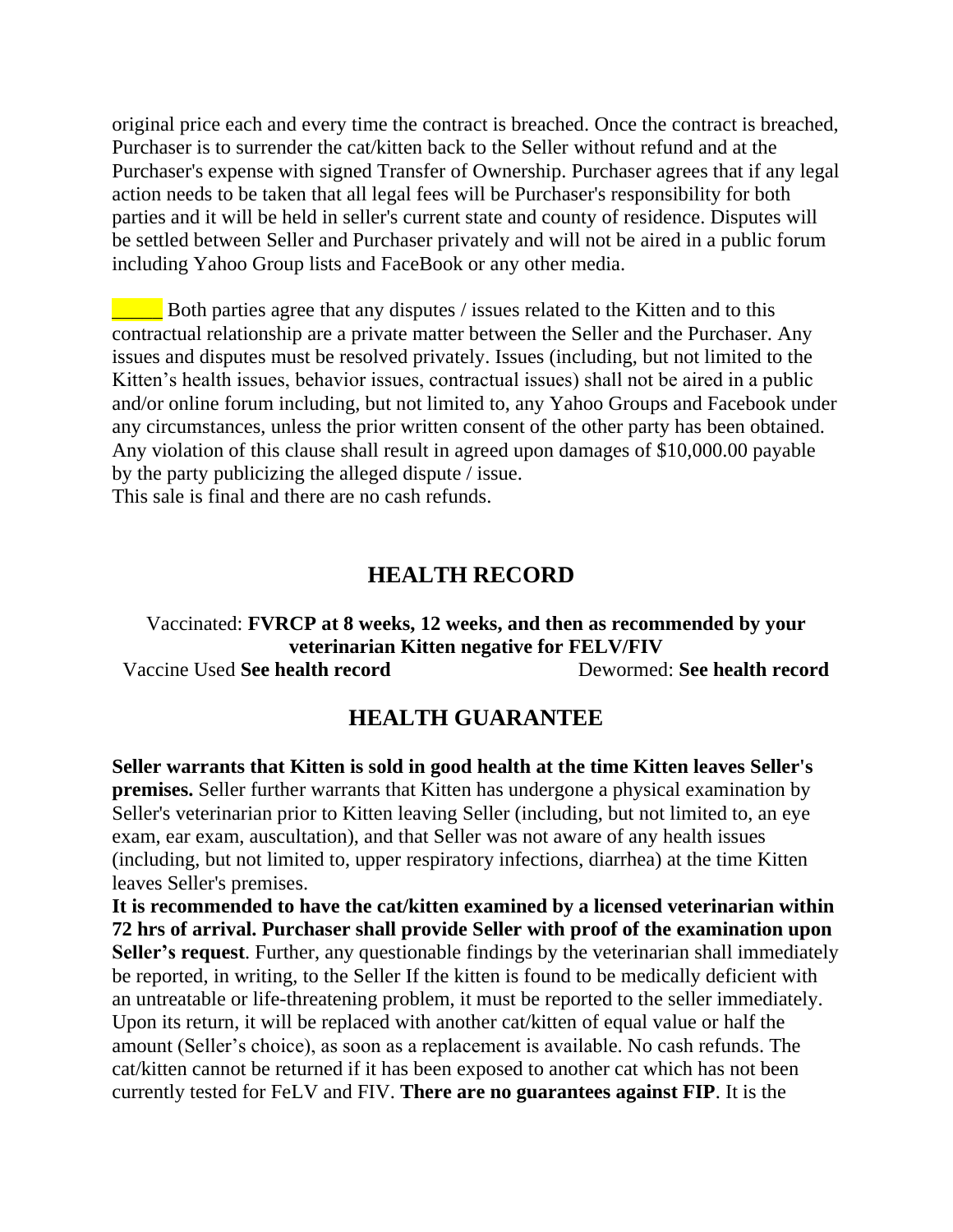responsibility of the buyer to provide immediate veterinary care to any cat/kitten showing signs of illness or distress and failure to do so will render any guarantee null and void. All veterinary expenses and return shipping-related expenses are the responsibility of the Purchaser.

#### **There is no guarantees against FIP.**

\_\_\_\_\_\_ **This Guaranty does not cover the death of a kitten from FIPV, (Feline Infectious Peritonitis Virus), a mutated form of the Feline Coronavirus (FCoV) , if said kitten dies of FIPV it will not be replaced. No Exceptions! We have no control of this horrible virus...**

**Purchaser agrees never to vaccinate this Kitten against FIP (Feline Infectious Peritonitis). The effectiveness of the vaccine has not been established and the vaccine can cause the disease. Failure to comply will void all health guarantees.**

**This health guarantee does not cover coccidia outbreaks.** When a kitten goes into its new home, this can sometimes result in diarrhea/loose stools a few days after arrival. This is typically caused by the parasite coccidia. This is not a congenital problem and is not covered by our health guarantee. If your Kitten has loose stools, we recommend that your vet prescribe **Albon** for the Kitten. Please follow your vet's guidelines for dosage.

## **Helath Guarantee:**

### **This cat/kitten is guaranteed to be fertile as adult.**

In the unlikely event that this cat/kitten has not produced viable offspring by the age of 2 years, after being bred to at least 2 or 3 different studs/queens, with proven fertile cats, tests will be done at the expense of the buyer to determine fertility. If testing finds this cat to be sterile, due to a congenital problem such as malformation or absence of organs, the Seller will replace the cat/kitten with one of equal quality. The said kitten/cat will be returned to the Seller prior to sending a replacement kitten.

Queens are not guaranteed if a proven male does not reside on premises. There is no guarantee against pyometra. The process of breeding is not to be taken lightly, and breeders must take measures to educate themselves on the subject. There are no guarantees against eventual developments of lockets or tail faults. No replacement will be given for any cat that has been bred and produced a litter (purebred or otherwise). If there is a question of whether the cat has been used for breeding, Purchaser agrees to grant Seller full access to veterinarian and TICA records.

Once a breeding cat reaches the age of five-six, buyer promises to retire, spay/neuter and finding a loving home. The Purchaser agrees that this cat/kitten will be exclusively bred with registered pure-bred Bengal cats. The cat/kitten cannot be bred with an unregistered cat or a mixed breed cat. If such breeding takes place, the Purchaser's name and personal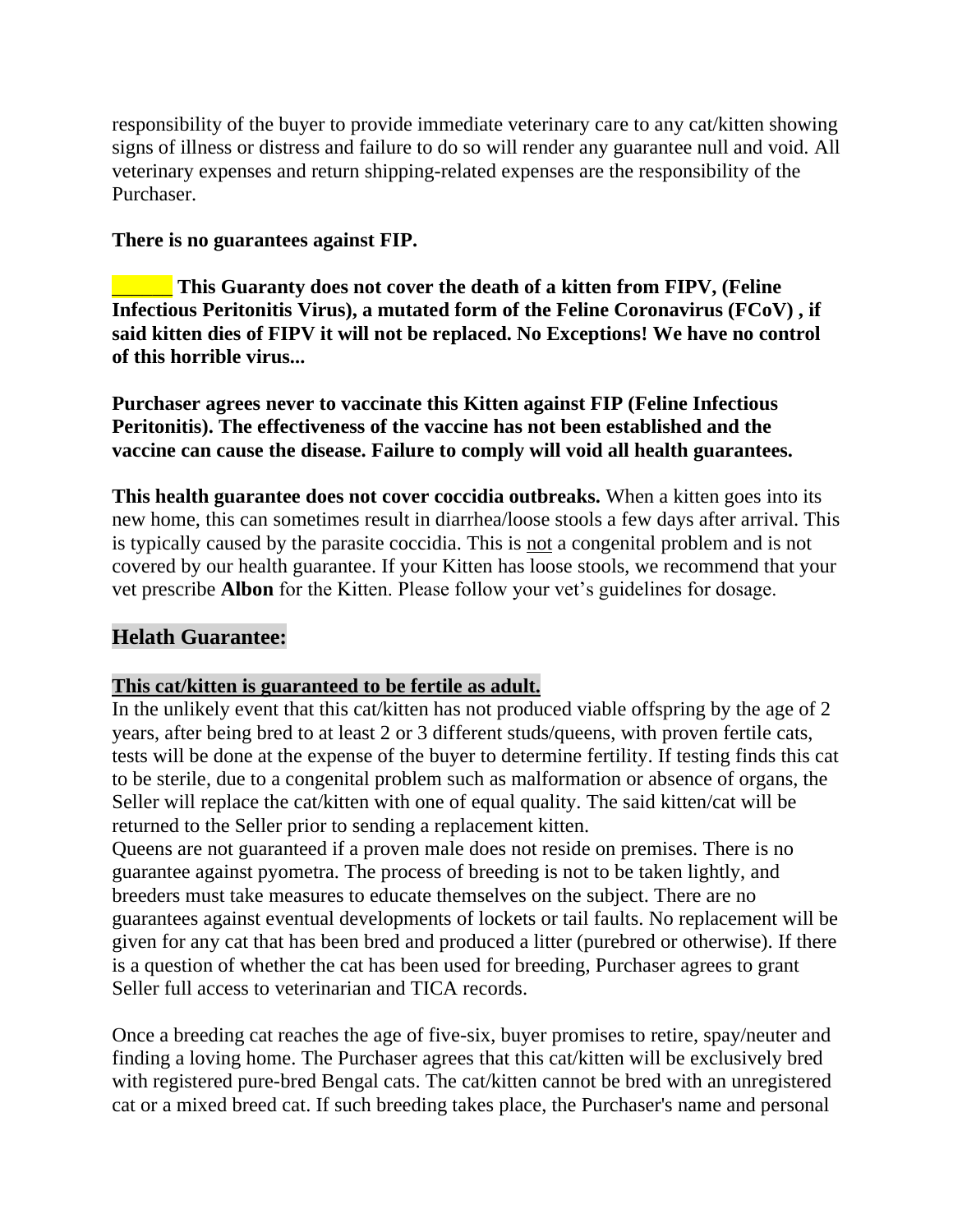details will be reported. Furthermore, the cat and kittens will be taken away from the Purchaser.

**This cat/kitten is guaranteed against congenital defects inherited by the parents and HCM for the first 12 months (Congenital Defects) and for the first 2 years (HCM) from the purchase date of the cat**. Should the cat die as a direct result of a congenital defect or HCM, the cat will be replaced ONLY! Seller shall, as soon as one is available. Purchaser must provide the veterinarian or specialist's written report, confirming, in writing, that in their opinion, the Kitten has a congenital defect. Further, should Kitten die during this period as a direct result of a congenital defect (said congenital defect must be confirmed by two independent veterinarians, in writing), Seller shaldl, replace Kitten with another of like kind and quality (Seller's choice), only if an appropriate necropsy is performed by a licensed veterinarian and a veterinarian's certificate showing the congenital defect being the direct result of the cause of death is produced. All veterinary expenses and return shipping-related expenses are the responsibility of the Purchaser.

**Multi-cat households: Seller's guarantee only covers the health of the Kitten. If Purchaser has a multi-cat / multi- pet household, and your other pets come down with health issues after Kitten is introduced, Seller, is not responsible for any veterinary expenses for your other feline(s) and pets, as we are not responsible for their health. Similarly, if Kitten comes down with health issue(s) after its introduction to the multi-pet household, we will be responsible only if your vet certifies, in writing, that Kitten's health issues are congenital issues. It is Purchaser's responsibility to ensure that existing felines are up to date on all vaccinations and have been regularly checked by your veterinarian prior to introducing them to Kitten. It is Purchaser's responsibility to quarantine Kitten for at least fourteen (14) days of receiving the Kitten, if Kitten is going to a multi-pet household. Unless otherwise agreed to by the Seller, in writing, this provision of isolating the Kitten for at least 14 days is a strict requirement and Purchaser will void all health guarantees under this contract if the Kitten is not isolated for at least 14 days.**

## **GOVERNING LAW**

This Agreement shall be final and binding upon the Purchaser and Seller and shall be governed by the laws of the State of Maryland. Parties shall submit all their disputes arising out of or in connection with this Agreement to the exclusive jurisdiction of the Courts of Maryland. In the event of a dispute between the parties, the prevailing party shall be entitled to his/her attorney's fees and all costs and expenses associated with the dispute.